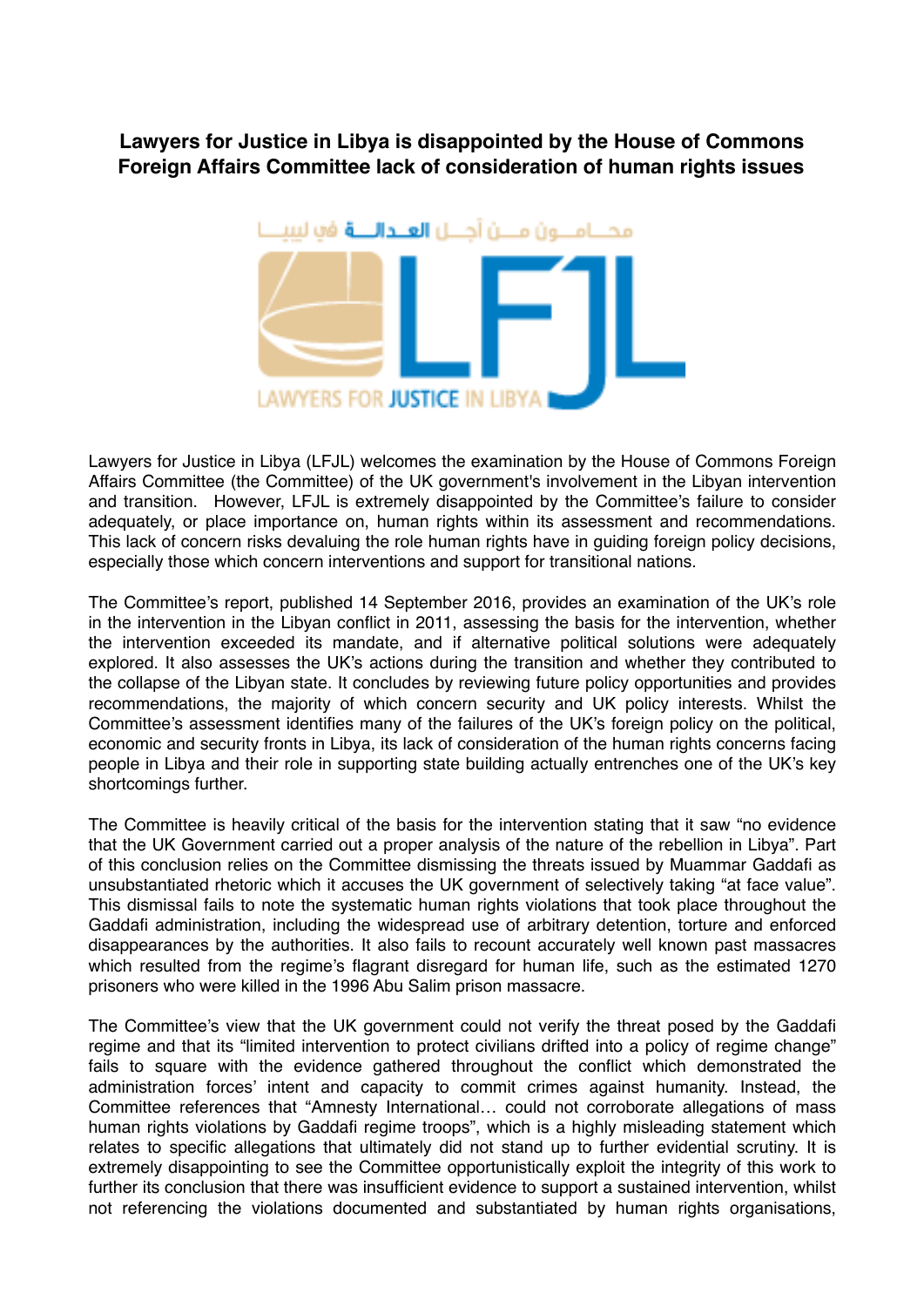including Amnesty International and LFJL, and the findings of the International Commission of Inquiry on Libya.

Further, LFJL is concerned that the Committee, in its consideration of political alternatives, focuses the entirety of its discussion on how the UK government should have supported the Gaddafi administration to deliver civilian protection and political reforms, which it believes could have been achieved "at lesser cost to the UK and to Libya." This assessment once again favours the romanticised notion of a reformed administration, whilst ignoring the systematic acts of violence and repression which faced individuals who dared dissent, including the arrest of a lawyer in February 2011 which sparked the initial protests in Benghazi. It is also highly concerning to see the Committee place such esteem on Saif Gaddafi as an alternative leader in Libya's transition, an individual with an outstanding arrest warrant before the International Criminal Court for crimes against humanity.

LFJL welcomes the report's acknowledgement that the UK and France hold "particular responsibility" to support Libya post-conflict and that the UK's initial efforts were undermined due to its reliance on plans that were incapable of implementation. LFJL also supports the Committee's assessment that the "challenge for the international community is to identify and promote policies that simultaneously facilitate internal security and political reconciliation". However, LFJL is highly critical that the Committee subsequently fails in its review to advocate policies that concern protecting human rights or establishing the rule of law or transitional justice mechanisms despite the unexplored potential of such policies and their history of providing lasting security and reconciliation in other contexts.

With respect to accountability for human rights violations, LFJL's Director, Elham Saudi, noted, "the UK Government has undermined its efforts to achieve security and political reconciliation in Libya by failing to prioritise holding those responsible for human rights violations to account. The international effort to hold those responsible to account, as led by the International Criminal Court, has repeatedly requested additional support from the UK as a member of the Security Council and a state party to the Rome Statute. The UK's refusal to do so has contributed to the impunity which fuels the current conflict. It is highly disappointing that, despite these failures, the Committee has still not issued any specific recommendation to encourage the UK Government to support such policies despite it invoking the responsibility to protect at the time of the intervention, which includes a responsibility to rebuild following an intervention."

In addition, LFJL is highly concerned by the Committee's suggestion that the role of the United Nations should be reconsidered in post-conflict environments and the Committee's quoting of Lord Hague that "a coalition of the willing working on Libyan stabilisation and reconstruction, might have been more effective than a UN-led process." Whilst the UN-led process has undoubtedly experienced its own significant failures it is extremely dangerous to suggest that states might work better outside of its framework. A coalition outside the UN framework would likely lead to ineffective and competing reform objectives and additional national instability due to additional distrust in the political interests of reformers.

Instead of prioritising policies aimed at strengthening the capacity of the Libyan state to rebuild institutions, protect human rights, the rule of law and implement effective transitional justice, the majority of recommendations made by the Committee consider how best the UK Government could theoretically support a military response to security concerns in the country, whether by arming, providing direct military support to, or training state forces. However, as the Committee later appreciates, there are substantial obstacles that prevent such an approach being realised in the current situation to avoid worsening the security situation; namely that the Government of National Accord (GNA) needs to have "established political control, stabilised internal security and made a formal request to the UK Government for such assistance, which should then be considered by the UK Parliament." Despite this observation, LFJL expresses concern that the Committee still seems to support international pressure to lift the arms embargo for the GNA,